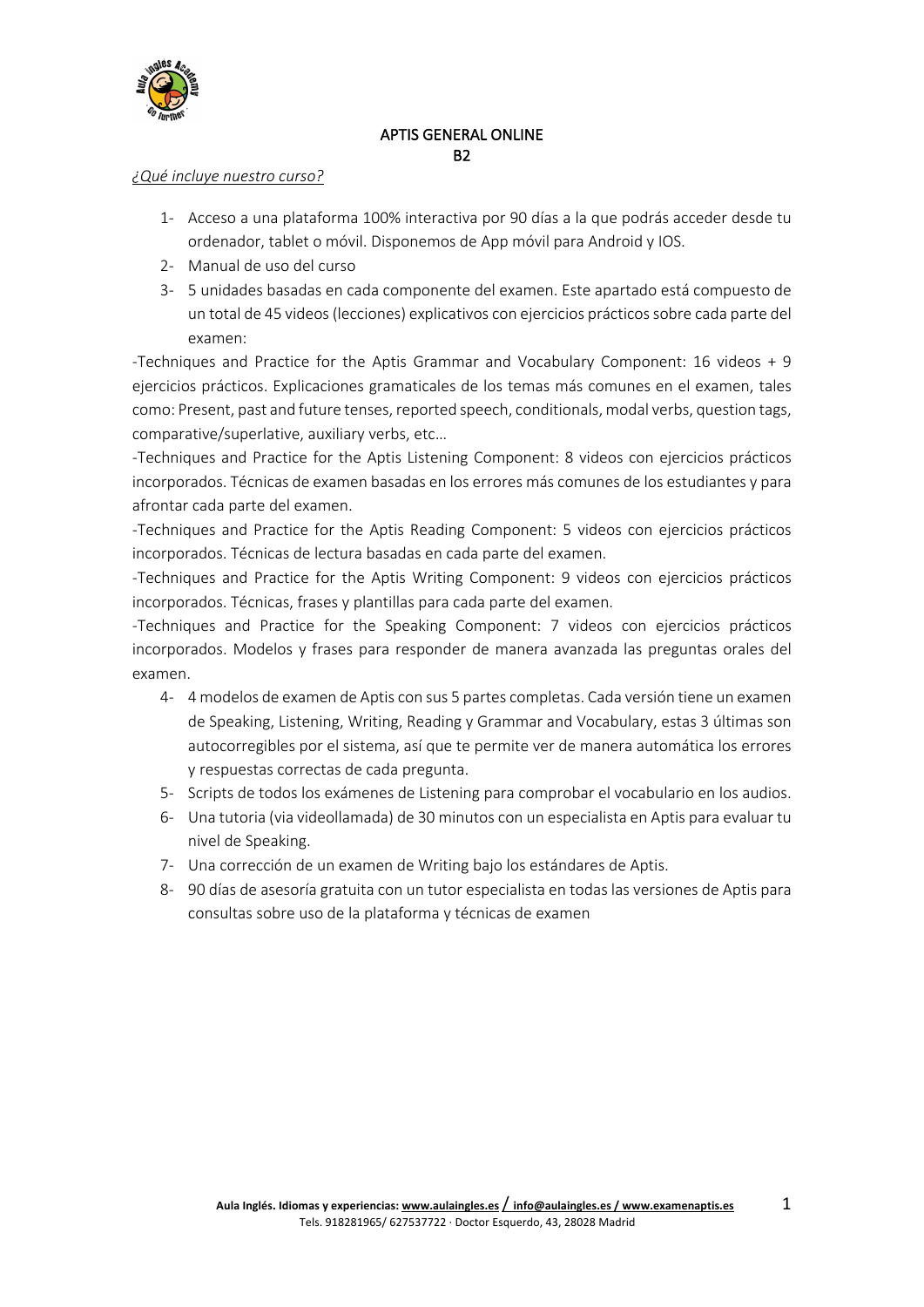

## Temario Aptis General B2

## 1- INTRODUCTION-

## 1.1 MANUAL DE USO DEL CURSO APTIS ONLINE

## 2- TECHNIQUES AND PRACTICE FOR THE APTIS GRAMMAR AND VOCABULARY COMPONENT:

- 2.1 Phrasal Verbs Extra Exercise.
- 2.2 Everyday activities in Aptis (Present Tenses)
- 2.3 Tell me about a time when...(Past Tenses)
- 2.4 What are you doing next week
- 2.5 Future tenses
- 2.6 The basic conditionals
- 2.7 Conditionals
- 2.8 my aptis teacher told me that…
- 2.9 Reported speech
- 2.10 ing and ed in adjectives
- 2.11 The comparative and the superlative
- 2.12 used to
- 2.13 So vs such
- 2.14 Question tags
- 2.15 Auxiliry verbs
- 2.16 Modal verbs in all the components
- 2.17 Modal verbs
- 2.18 All tenses practice
- 2.19 learn these collocations
- 2.20 Aptis and its Phrasal verbs
- 2.21 a lot about synonyms
- 2.22 vocabulary exams
- 2.23 Some recommendations to excel at the Aptis Grammar and Vocabulary

## 3- TECHNIQUES AND PRACTICE FOR THE APTIS LISTENING COMPONENT:

- 3.1 TASK 1: INFORMATION RECOGNITION
- 3.2 TASK 2: INFORMATION MATCHING
- 3.3 TASK 3: OPINION MATCHING
- 3.4 TASK 4: MONOLOGUES
- 3.5 Aptis Sample Question 1 (Watch for synonyms) Aptis Sample Question 2 (Learn Directions)!
- 3.6 Aptis Sample Question 3 Read the questions carefully!
- 3.7 Aptis Sample Question 4 Don´t pay attention to the speaker´s tone Some recommendations 3.8 to Excel at the Aptis Listening Component
	- 4- TECHNIQUES AND PRACTICE FOR THE APTIS READING COMPONENT:
- 4.1 TASK 1: Fill in the gaps in Aptis
- 4.2 TASK 2: ORGANISE THE TEXT
- 4.3 TASK 3: OPINION MATCHING
- 4.4 TASK 4:Some tips to learn how to match the headings in Aptis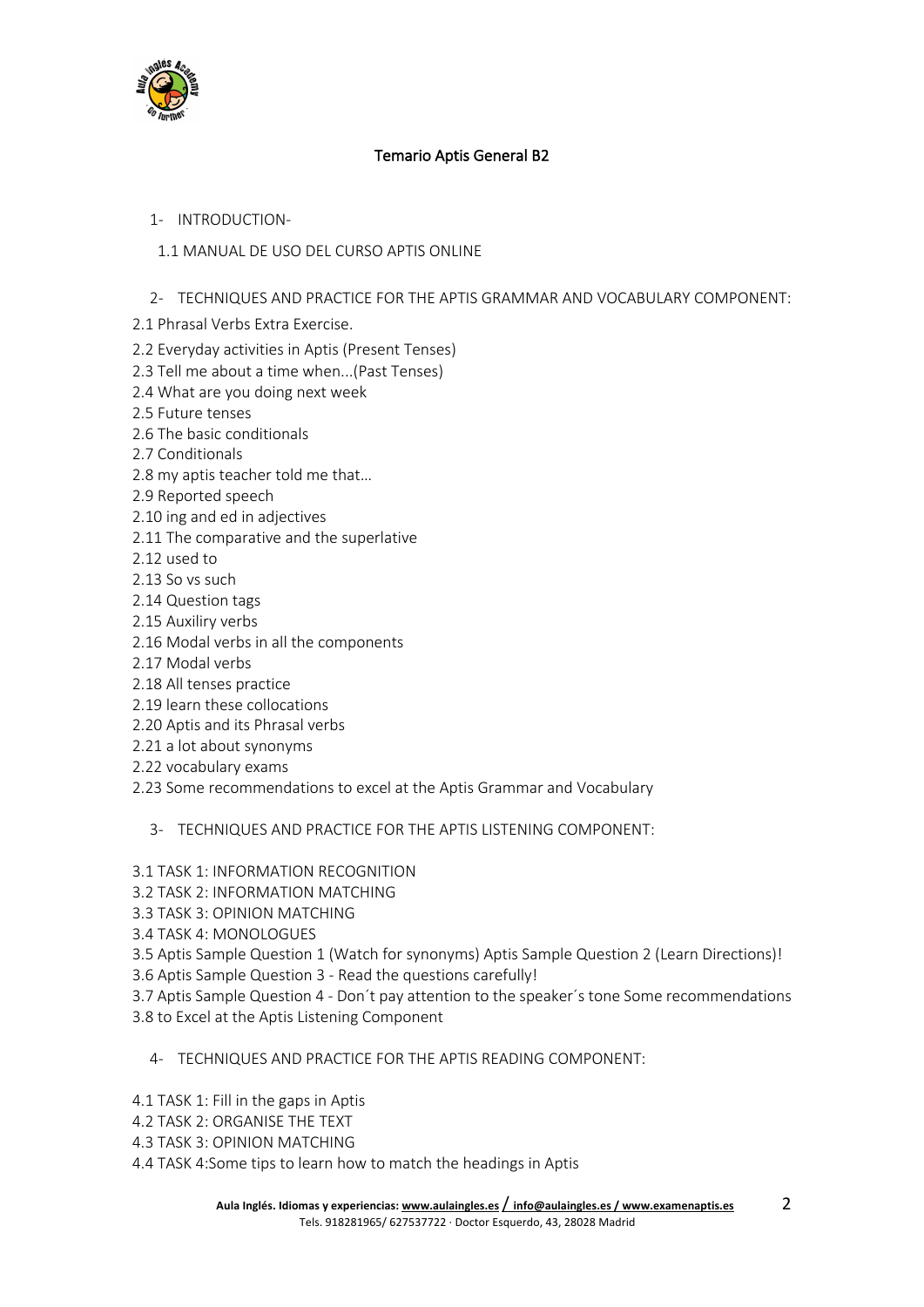

4.5 Some recommendations to excel the Aptis Reading

#### 5- TECHNIQUES AND PRACTICE FOR THE APTIS WRITING COMPONENT:

- 5.1 The Aptis Writing Component
- 5.2 TASK 1:Link your ideas in Aptis with these linking words!
- 5.3 TASK 2: Useful Phrases for writing in Aptis.
- 5.4 TASK 3: CHAT (Social Network Interaction)
- 5.5 TASK 4.1: Aptis Informal email Complaint Aptis Formal email Complaint

5.6 TASK 4.2:Aptis Informal email - Asking for information Aptis Formal email – Asking for information

- 5.7 Some recommendations to excel at the Aptis Writing
	- 6- TECHNIQUES AND PRACTICE FOR THE APTIS SPEAKING COMPONENT:
- 6.1 The Speaking Component
- 6.2 Don't get nervous with these 3 questions.
- 6.3 Make sure you know how to describe a picture
- 6.4 Comparing is different from describing
- 6.5 Show the aptis examiner you can speak for two minutes.
- 6.6 Learning the pronunciation of the regular verbs is a must.
- 6.7 Some recommendations to excel at the Aptis Speaking.
	- 7- APTIS GENERAL EXAMS:
- 7.1 VERSION 1
- 7.2 VERSION 2
- 7.3 VERSION 3
- 7.4 VERSION 4
	- 8- LISTENING EXAM SCRIPTS
	- 9- VOCABULARIO IMPORTANTE PARA APTIS GENERAL

#### TEMARIO INGLES GENERAL B2 - I

#### Unit 1

#### 1.1 Content:

Doing market research Exercises and physical activities Sports and fitness Expressing likes and dislikes Adverbs of frequency Sports (verbs: play, do, go) Present simple vs. Present continuous At the sports centre Music and entertainment Leisure activities Exercises and physical activities Sports and fitness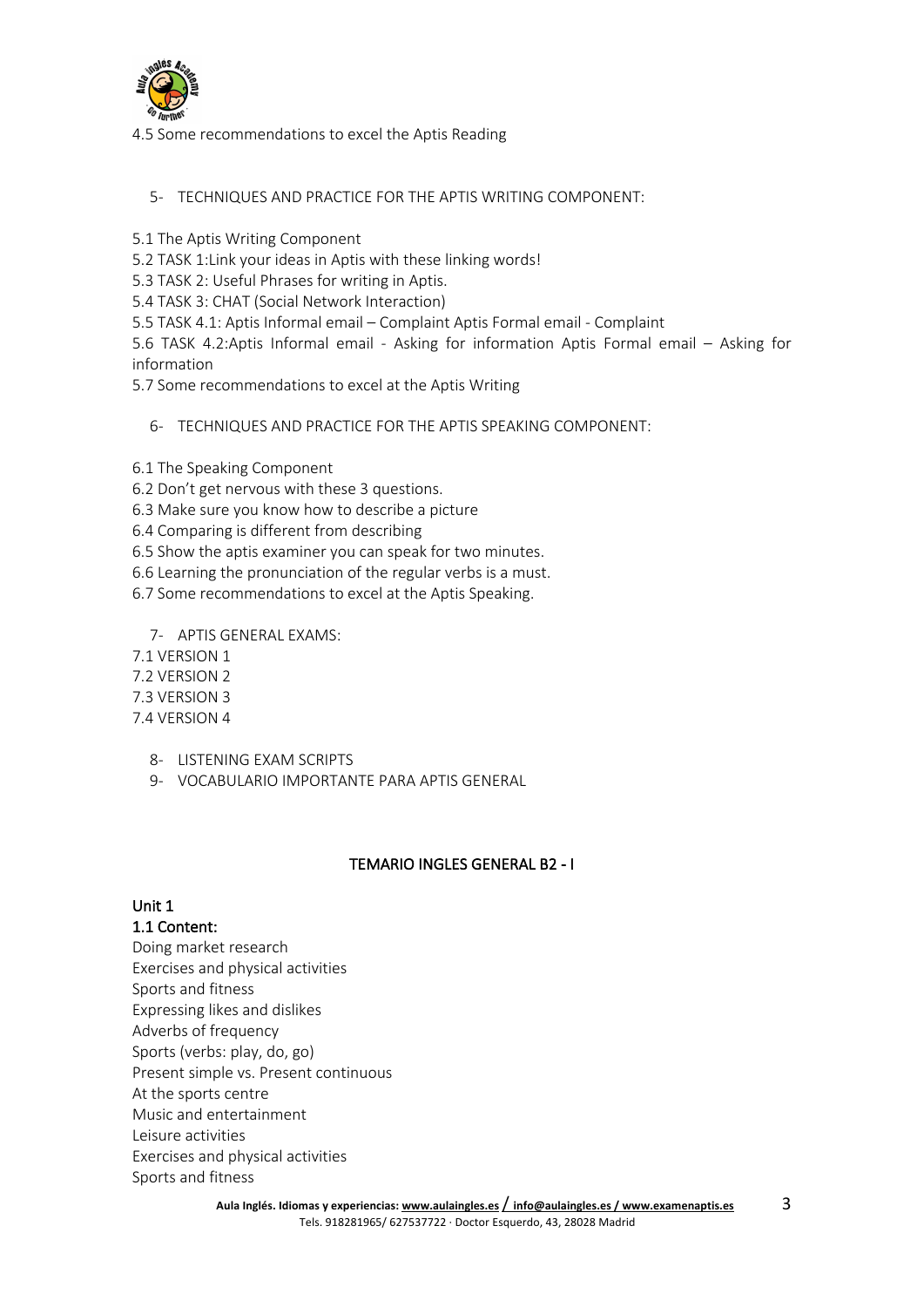

Expressing likes and dislikes Sports (verbs: play, do, go) Adverbs of frequency Advertisements Present continuous Present simple vs. Present continuous The bus route Pronunciation of the final '–s' Present simple vs. Present continuous Adverbs of frequency Expressing likes and dislikes Sports (verbs: play, do, go) Test exercises

## Unit 2

#### 1.2 Content:

Remembering old times Characteristics of adjectives Past simple vs. Past continuous 'Used to' 'There was' / 'There were' Houses: types and characteristics Future parents-in-law Family members and relatives 'Used to' Past simple vs. Past continuous Comparatives: short and long adjectives Comparatives and superlatives: adjectives and nouns Country house for sale Characteristics of adjectives Advertisements Pronunciation of the past forms of the regular verbs Past simple vs. Past continuous 'Used to' 'There was' / 'There were' Time to exercise - Additional vocabulary Exercises and physical activities Test exercises

## Unit 3

#### 1.3 Content:

Making plans for holidays **Travelling** Present perfect vs. Past simple Adverbs of time: still, yet, already Present perfect: 'have + ever' Present perfect: 'have + just' Making plans for holidays Descriptive texts A ticket to Edinburgh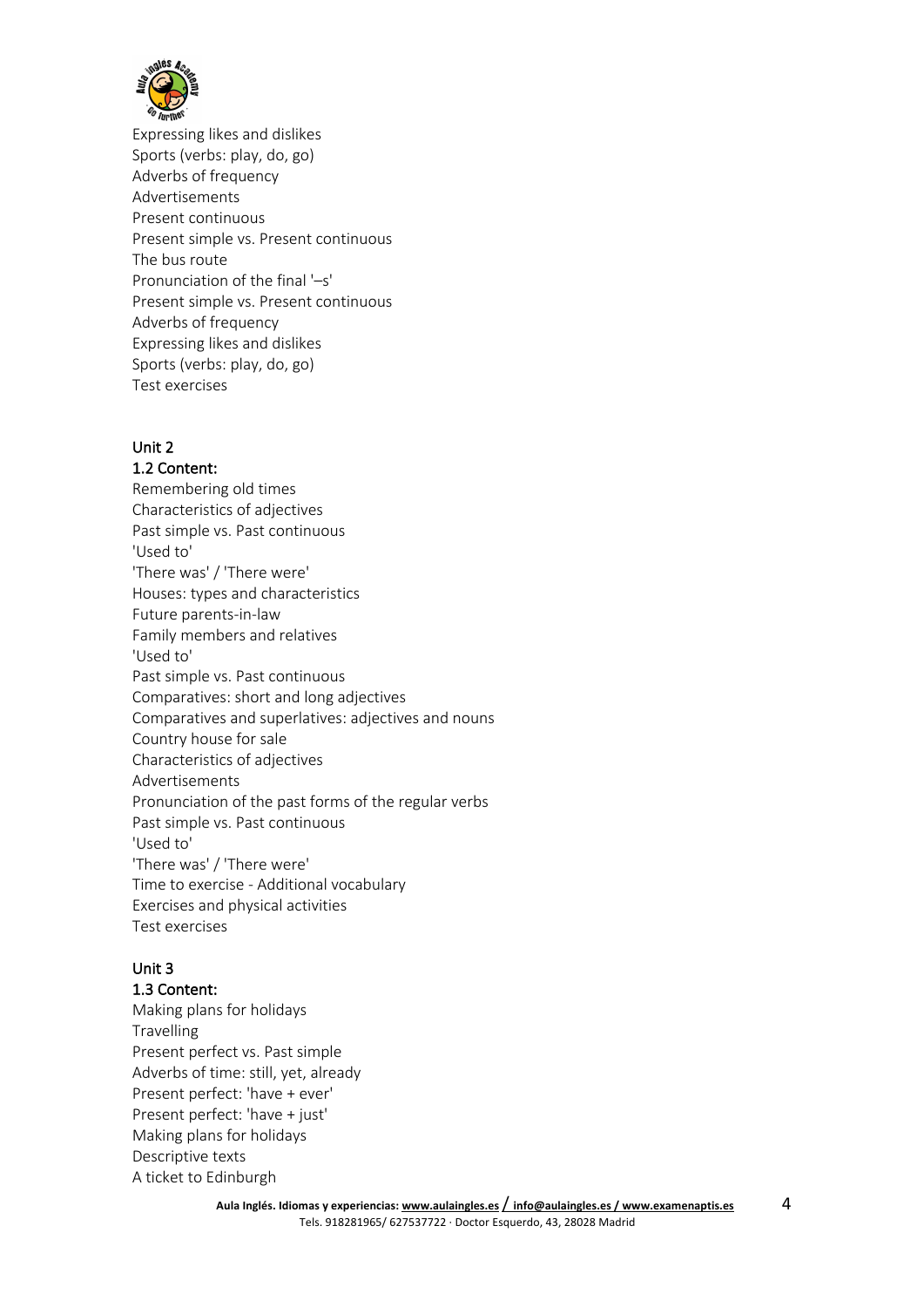

Travelling Adverbs of time: still, yet, already Present perfect: 'have + just' Present perfect: 'have + ever' Adverbs and prepositions of time: 'for', 'since' and 'ago' Present perfect vs. Past simple The list of things to do Stressed syllables Present perfect Present perfect vs. Past simple Past simple vs. Past continuous Adverbs of time: still, yet, already Present perfect: 'have + ever' Present perfect: 'have + just' Making plans for holidays The cruise - Reading comprehension Talking about trips and holidays Test exercises

## Unit 4

1.4 Content: One fortnight in Austria Entertainment Future simple Prepositions of movement It's a beautiful day Entertainment Future simple Uses of 'to be going to' 'Be going to' vs. Future simple Expressing future Present continuous vs. 'Be going to' Plans for the new year Intonation Entertainment Expressing future Future simple Prepositions of movement 'Be going to' vs. Future simple Planning the competition - Listening comprehension Expressing opinions about films and the film industry Test exercises

#### Unit 5

1.5 Content: Housework Characteristics of adjectives Housework activities 'Do' and 'make'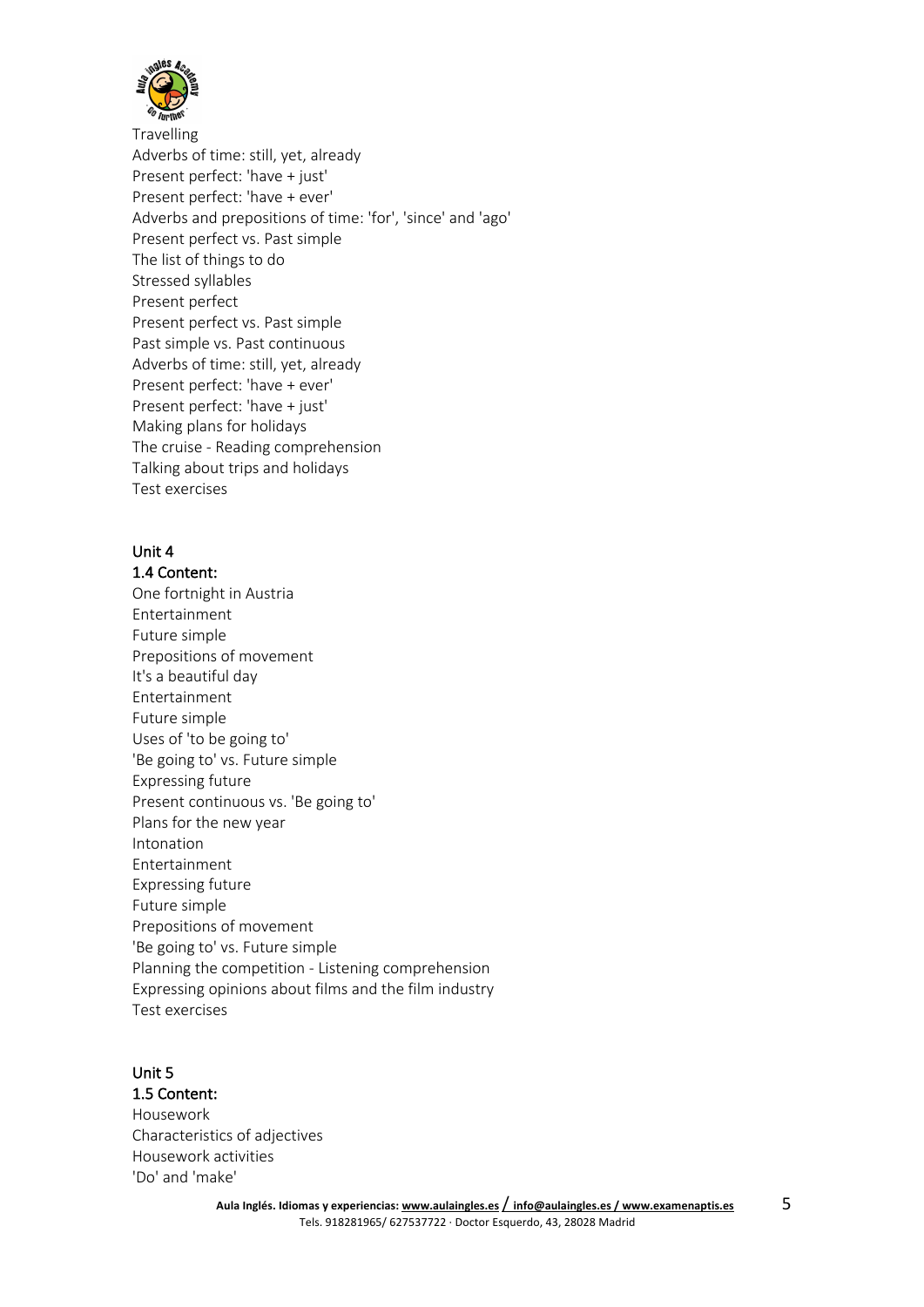

Modal verbs: permission and ability Before travelling Characteristics of adjectives Housework activities Modal verbs: permission and ability Instructional texts Interviews May I go out now? Pronunciation of 'can' and 'can't' Modal verbs: permission and ability Housework activities 'Do' and 'make' Changing money Email to an au pair - Reading comprehension Housework activities Test exercises

## Unit 6

1.6 Content: Who's on? Housework activities Village of the future Narratives Shall we spend the day in the countryside? (No specific objectives) Housing - Additional vocabulary Houses: types and characteristics Test exercises

## Unit 7

#### 1.7 Content:

Booking a business trip - Typical situation Booking a business trip Free time - Dialogue Past simple vs. Past continuous Sports and fitness Opening a hotel chain - Reading comprehension (No specific objectives) Test exercises

## 8- Course revision

9- Final test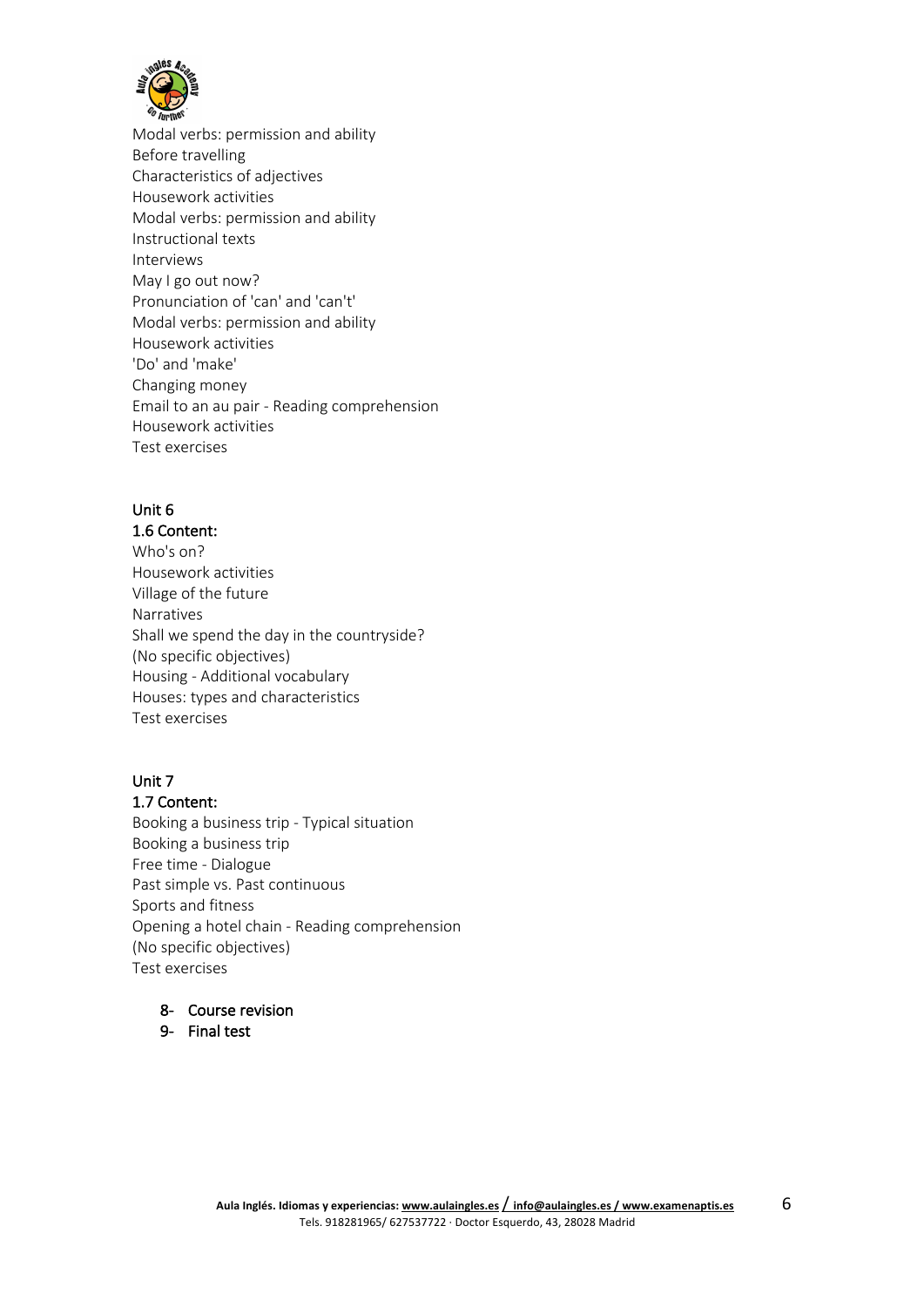

## TEMARIO INGLES GENERAL B2 - II

# Unit 1

1.1 Content: Plans for a year out The weather Too / enough Uses of quantifiers A long way to equality Action verbs Jobs and professions Characteristics of adjectives Modal verbs: uses of 'may/might', 'could/can', may/might/could/must/can't' and 'would'

Confusing verbs: 'Expect', 'hope' and 'wait' Reports A radio panel game Radio programmes Too / enough Uses of quantifiers We have to send the invitations Pronunciation of the sound /ə/ Talking about the weather Love, marriage and weddings Uses of quantifiers Too / enough Weather conditions - Additional vocabulary The weather Test exercises

## Unit 2

1.2 Content: Looking for a temporary job The zoo Action verbs First conditional Correlative conjunctions: either... or / neither... nor Reflexive pronouns First and second conditionals Spoil yourself! Argumentative texts Dialogues First and second conditionals Correlative conjunctions: either... or / neither... nor Reflexive pronouns Action verbs If I were you... Action verbs Joining sounds First and second conditionals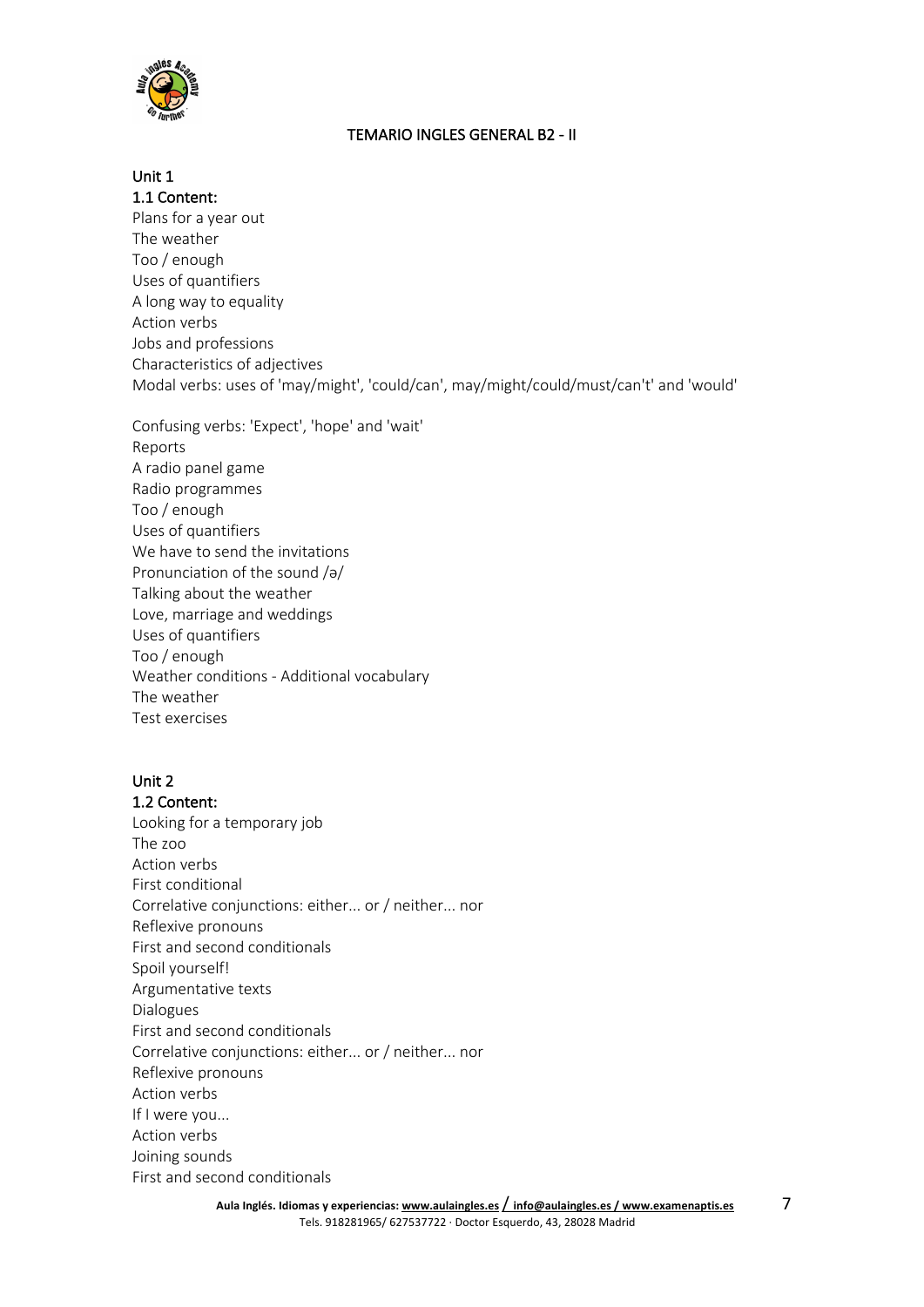

First conditional Correlative conjunctions: either... or / neither... nor Reflexive pronouns Test exercises

## Unit 3

#### 1.3 Content:

Working with animals Buildings and places Present perfect continuous Expressing duration of an action or activity Time expressions Asking for and giving directions A solitary child Action verbs Present perfect continuous Expressing duration of an action or activity Time expressions Present perfect I have not seen him for ages Buildings and places Time expressions Expressing duration of an action or activity Confusing sounds: /ʃ/ and /ʒ/ Present perfect continuous Action verbs Building a bear sanctuary - Reading comprehension Descriptive texts Test exercises

#### Unit 4

#### 1.4 Content:

It's a bargain! Making a complaint Action verbs Characteristics of adjectives Emphasising a point, feeling, issue: so / such (a) Adjectives ending in '-ed' or '-ing' Past perfect simple vs. Past perfect continuous A very good read Shopping Past perfect simple vs. Past perfect continuous Adjectives ending in '-ed' or '-ing' Book reviews Emphasising a point, feeling, issue: so / such (a) An amazing concert Confusing sounds: /ʧ/ and /ʤ/ Past perfect simple vs. Past perfect continuous Adjectives ending in '-ed' or '-ing' Past simple vs. Past continuous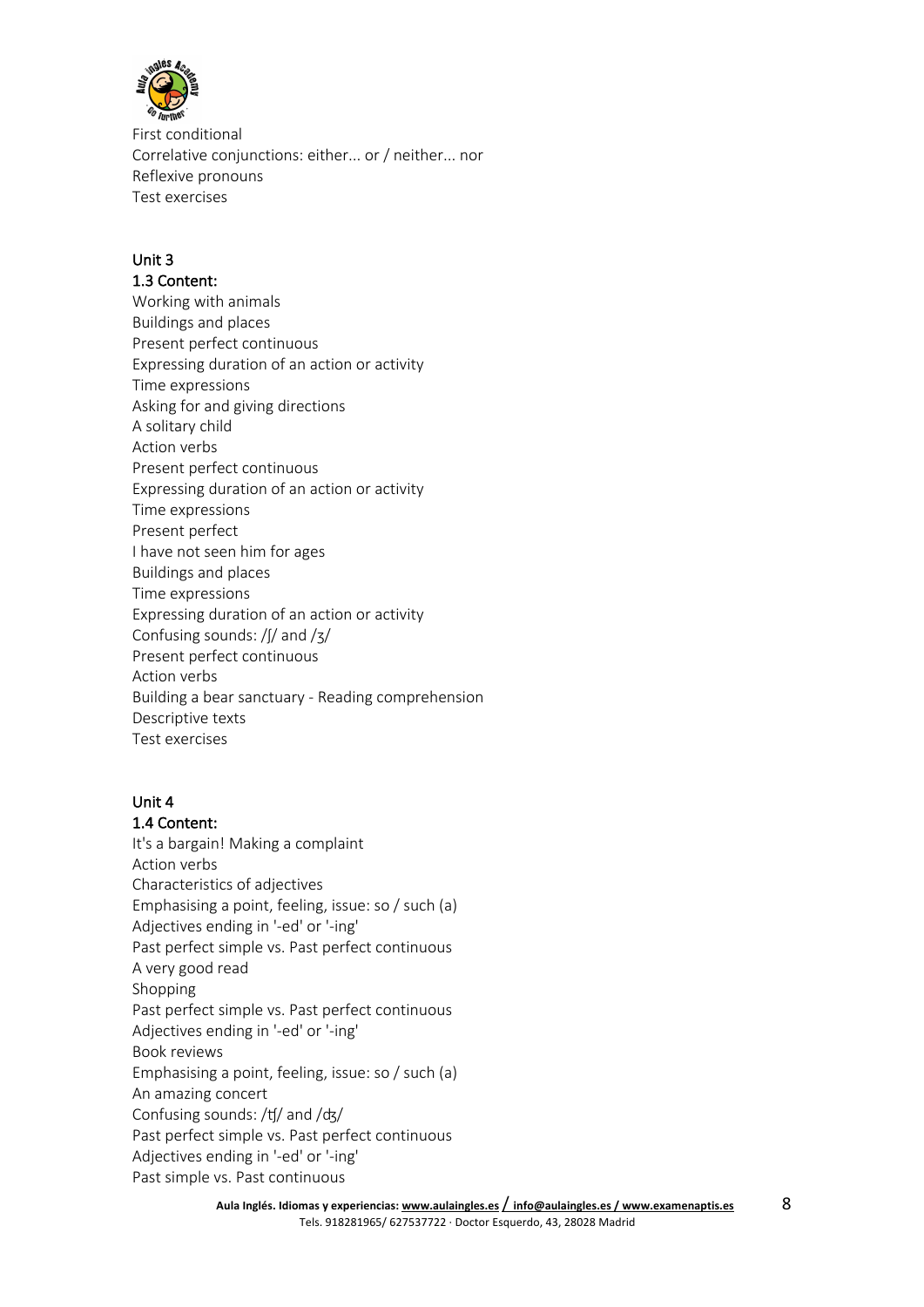

Emphasising a point, feeling, issue: so / such (a) Test exercises

## Unit 5

#### 1.5 Content:

Hey, that's swell! Action verbs Infinitive and gerund forms: uses Adverbs of manner Reported speech: characteristics Adjectives that describe people's personality He was no stranger to me Adjectives that describe people's personality Action verbs Reported speech: characteristics Have you heard about her son? Reporting verbs Characteristics of adjectives Infinitive and gerund forms: uses Adverbs of manner Why don't you show me around? Intonation of tag questions Infinitive and gerund forms: uses Adverbs of manner Reported speech: characteristics Adjectives that describe people's personality The press - Additional vocabulary The press Test exercises

## Unit 6

## 1.6 Content:

You are only young once, mum! Welcome to university Brochures and leaflets Descriptive texts Mixed verbal tenses I'm afraid I have to complain Making a complaint Barbados - Reading Descriptive texts Barbados - Dictation Descriptive texts Test exercises

#### Unit 7

#### 1.7 Content:

Optician's - Typical situation Visiting the optician Work and play - Dialogue Injuries and fractures - Reading comprehension